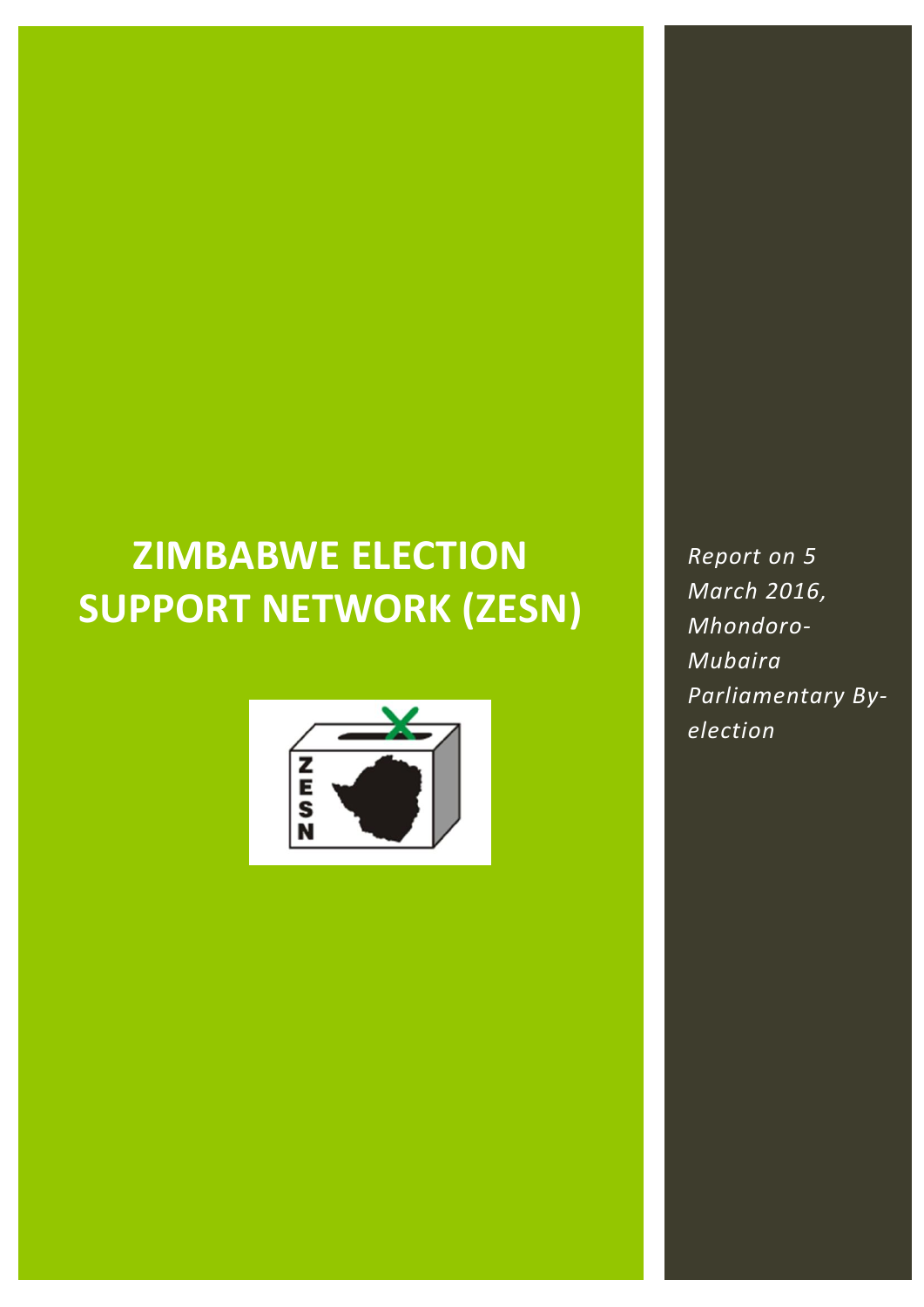## **TABLE OF CONTENTS**

| 1.   |  |
|------|--|
| 2.   |  |
| 2.1. |  |
| 2.2. |  |
| 3.   |  |
| 3.1. |  |
| 4.   |  |
| 4.1. |  |
| 4.2. |  |
| 4.3. |  |
| 5.   |  |
| 6.   |  |
| 7.   |  |
| 7.1. |  |
| 8.   |  |
| 9.   |  |
| 10.  |  |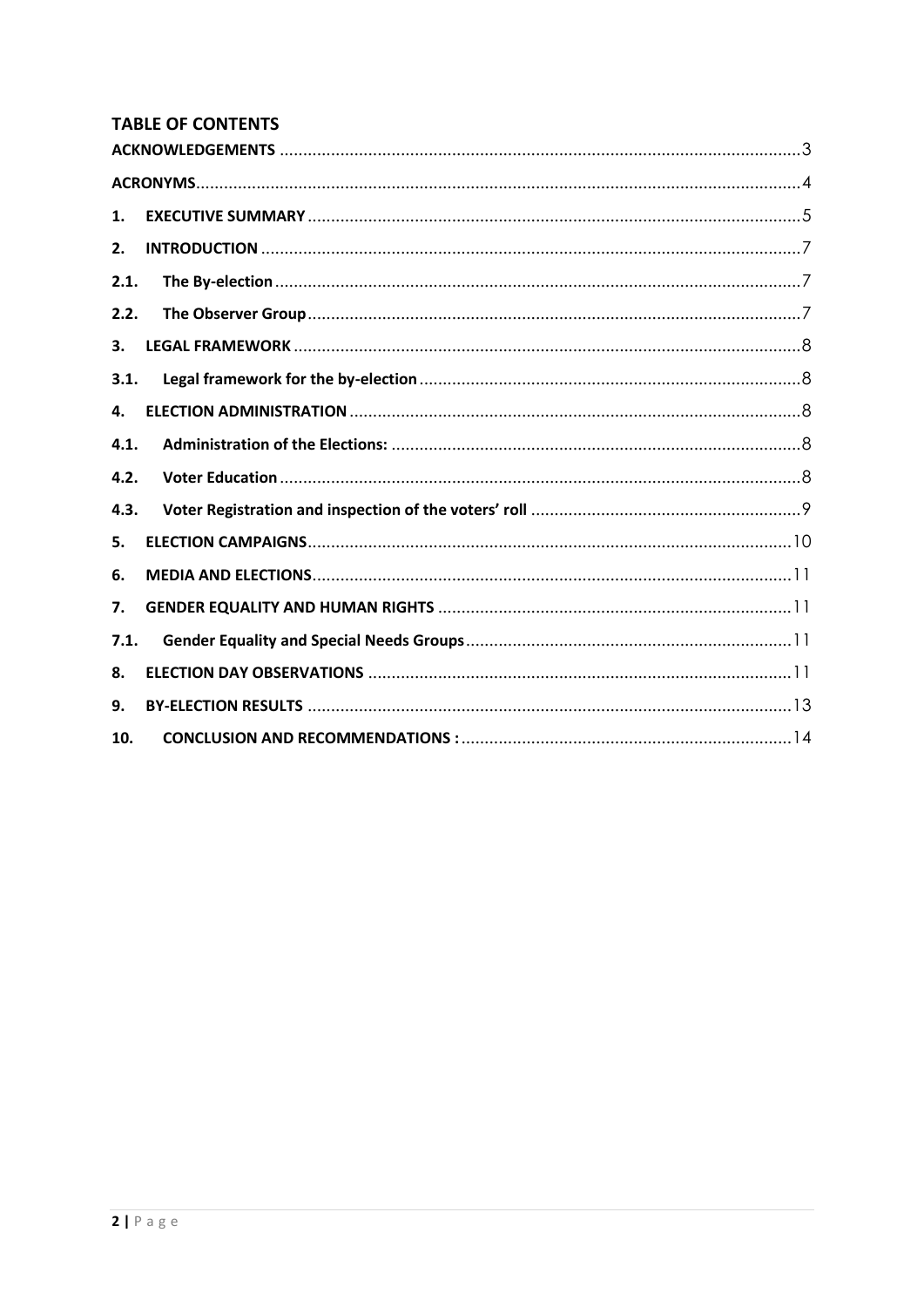### <span id="page-2-0"></span>**ACKNOWLEDGEMENTS**

The Zimbabwe Election Support Network (ZESN) is grateful and indebted to the member organisations and volunteers who made observation of the Mhondoro Mubaira by-election possible. This includes ZESN Provincial Taskforce members who assisted in recruitment and pre-planning processes. Without their support this would have been a difficult task.

ZESN is indebted to volunteers who observed electoral processes, voter registration and Election Day processes, dedicating considerable time and effort. ZESN observers also objectively reported on the processes. Without their effort this and other reports by ZESN on the elections would not have been possible.

ZESN commends the Zimbabwe Electoral Commission (ZEC) whose cooperation is indispensable to our successful election observation.

ZESN also commends citizens of Zimbabwe for voting in a relatively peaceful environment during these by-elections.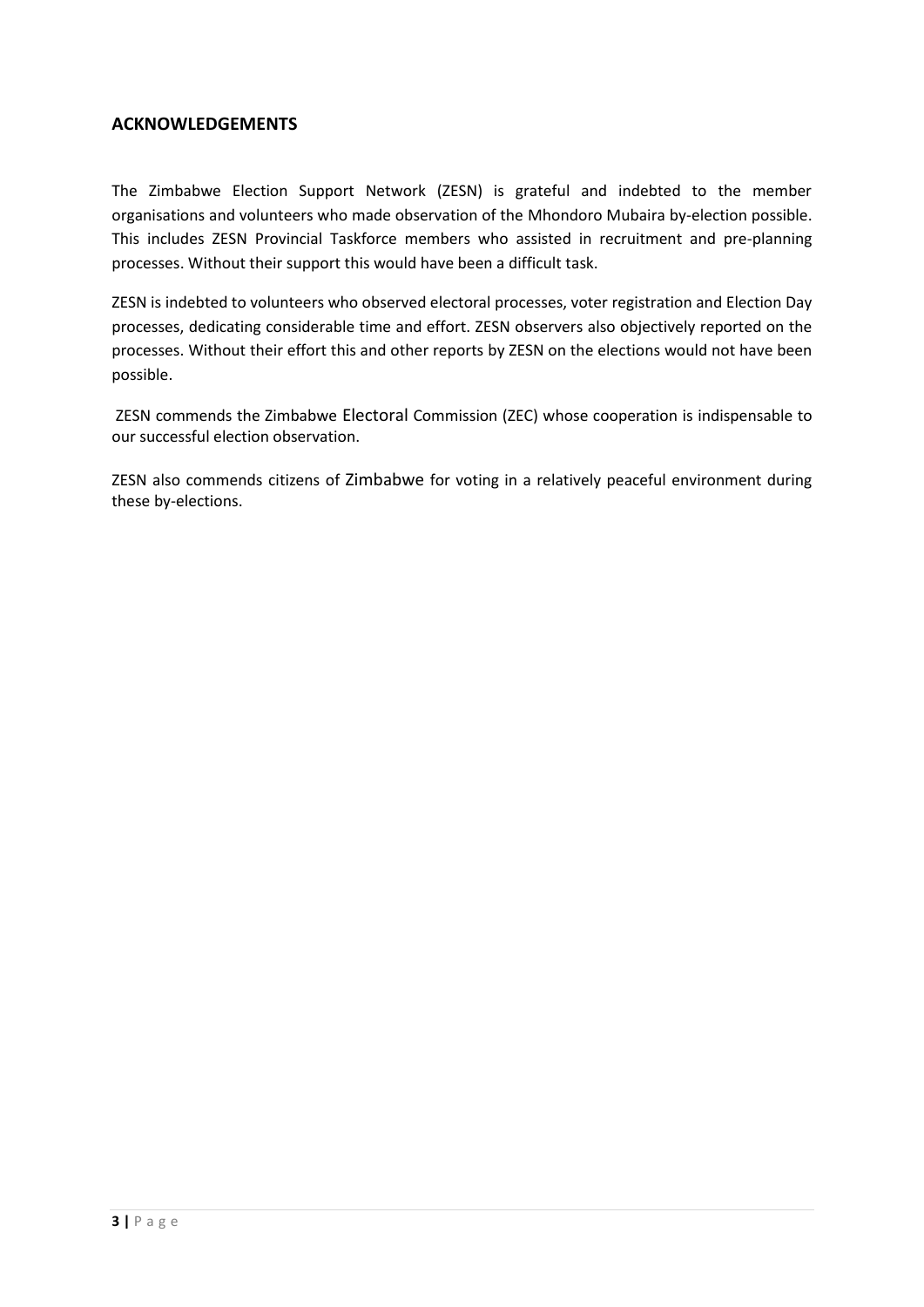# <span id="page-3-0"></span>**ACRONYMS**

| <b>ACHPR</b> | African Charter on Human and Peoples' Rights         |
|--------------|------------------------------------------------------|
| AU           | African Union                                        |
| <b>FFP</b>   | <b>Freedom Front Party</b>                           |
| <b>GNDEM</b> | The Global Network of Domestic Election Monitors     |
| <b>ICCPR</b> | International Covenant on Civil and Political Rights |
| <b>MMPZ</b>  | Media Monitoring Project of Zimbabwe                 |
| <b>MPLCs</b> | <b>Multi-party Liaison Committees</b>                |
| UDHR         | Universal Declaration of Human Rights                |
| ZANU-PF      | Zimbabwe African National Union-Patriotic            |
| ZEC          | Zimbabwe Electoral Commission                        |
| <b>ZESN</b>  | Zimbabwe Election Support Network                    |
| <b>ZHRC</b>  | Zimbabwe Human Rights Commission                     |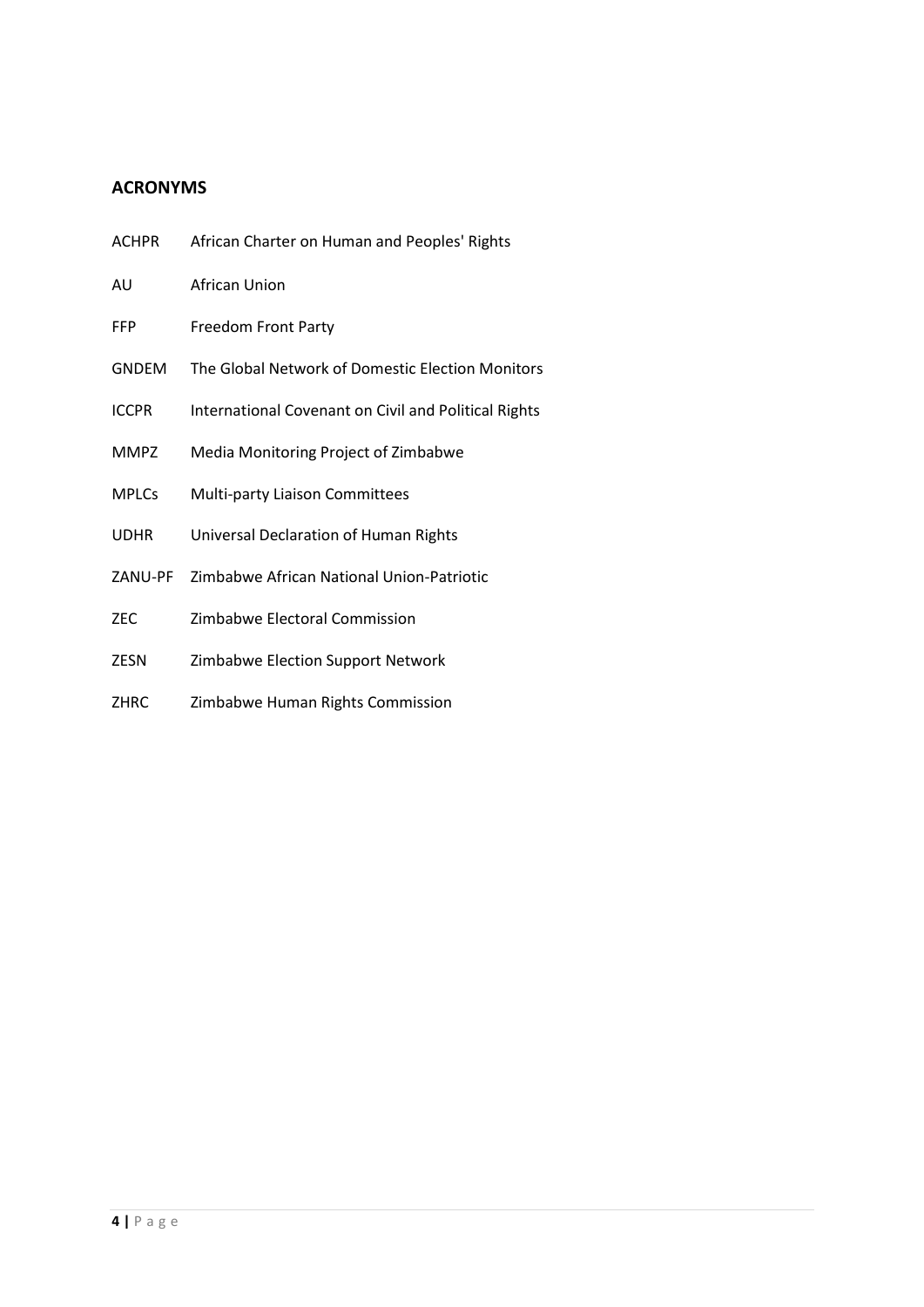## <span id="page-4-0"></span>**1. EXECUTIVE SUMMARY**

On 5 March 2016, The Zimbabwe Electoral Commission (ZEC) conducted a National Assembly by-election in Mhondoro-Mubaira Constituency. The by-election was necessitated by the fact that ZANU-PF invoked section 129 (1) (k) of the Constitution which states that a Member of Parliament's (MP) seat becomes vacant when the MP ceases to belong to the political party of which he or she was a member when elected to Parliament and the political party concerned, by written notice to the Speaker of Parliament, or the President of the Senate, as the case may be, informs parliament of the same.

Following the invitation of ZEC, the Zimbabwe Election Support Network (ZESN) deployed 15 observers for the by-election based at all the Ward and Constituency Collation Centres. Two mobile teams were also deployed.

Zimbabwe's Electoral Legal framework generally, provides a basis for the conduct of credible elections, also in line with the country's regional and international commitments. Notwithstanding this, there remains a need for electoral and political reforms as the prevailing polarised political environment and culture of intimidation has a negative impact on the professional conduct and management of elections by electoral and related state institutions. Piecemeal approach to electoral reform persists and alignment of electoral laws to the Constitution remains incomplete. Electoral contestants' intolerance of opposing political views, during the pre-electoral and electoral period continues to make the playing field uneven. The situation is compounded by the fact that Multi-party Liaison Committees (MPLCs) are not permanent despite the fact that MPLCs can make a huge contribution to the resolution of election related disputes in the pre-polling, polling and post polling electoral phases.

The pre-electoral environment was relatively calm and peaceful. However actions that constituted vote buying were observed chiefly in the form of partisan food distribution<sup>1</sup> by Zimbabwe African National Union-Patriotic (ZANU-PF). Media coverage of the by-elections was inadequate and unbalanced. All the media articles regarding the by-election were mostly limited to the process and outcome of ZANU-PF primary elections.

On Election Day, all the polling stations where ZESN observed successfully completed opening and setup procedures on time and voting proceeded smoothly at all polling stations. Counting was reported to have taken place according to procedure and results were displayed outside the polling stations. At all the ward and constituency collation Centres where ZESN observed, all election agents agreed that the process had gone well and signed the V11 form, albeit election agents were from ZANU-PF party only, which was one of the two political parties that were contesting the by-election. ZANU-PF deployed two election agents at every polling station as provided by the electoral law; however the Freedom Front Party failed to deploy election agents at polling stations, ward collation and constituency collation centres.

-

<sup>&</sup>lt;sup>1</sup> During the ZEC Accredited voter education ZESN volunteers observed numerous food distribution activities in the Constituency. Several village heads mobilized communities to collect food at various food distribution points. The source of the food remains unclear however it was clear that officials from only ZANU-PF and no other party were actively involved in the distribution process.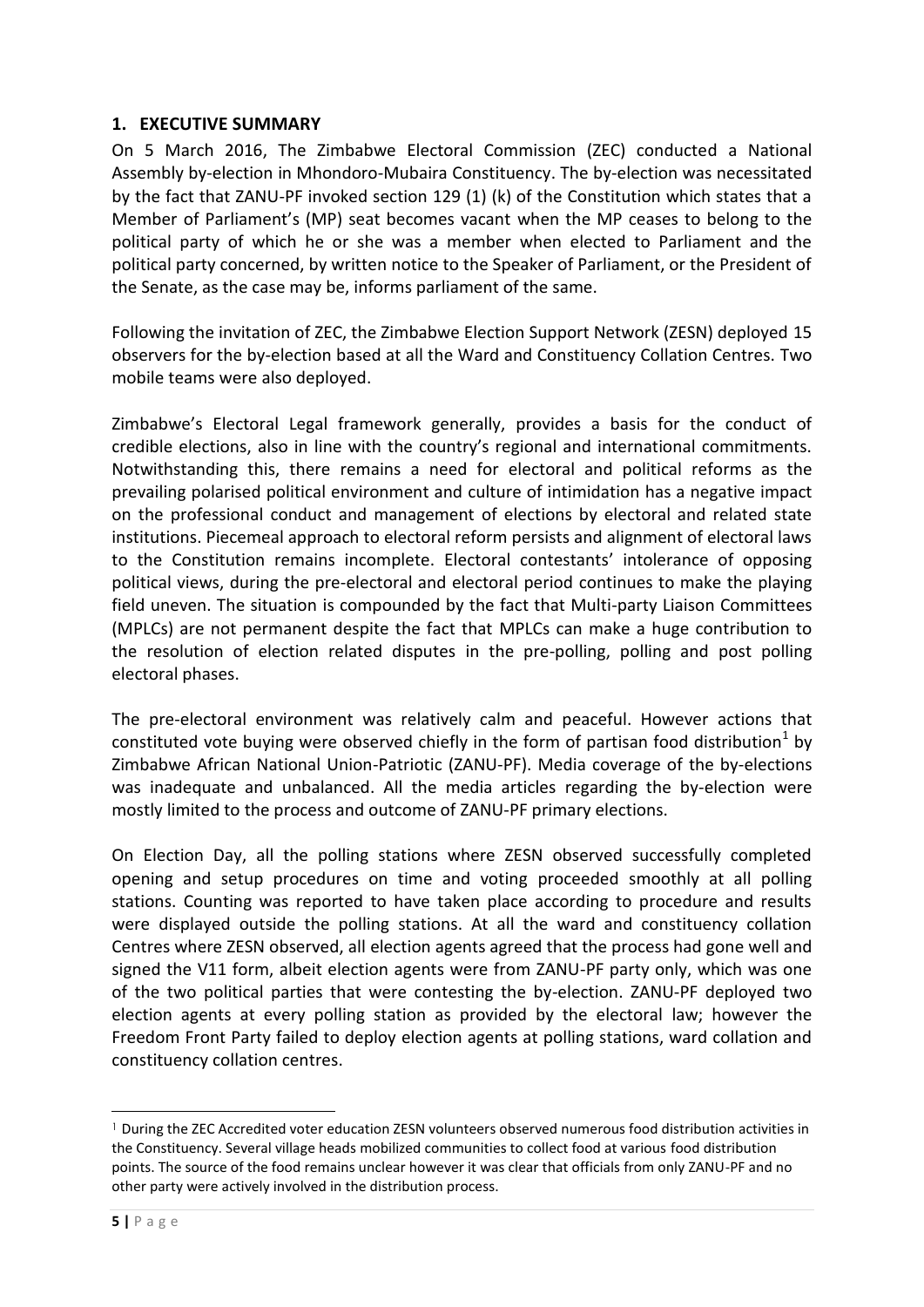The by-election was poorly contested. ZESN is not aware of any campaign rallies or meetings that the FFP held during the campaign period. It appears that FFP campaigns were only limited to putting up posters throughout the Constituency, most of which were defaced by suspected ZANU-PF supporters, a development which demonstrates the existence of a culture of intolerance to opposing political viewpoints, by some supporters of the ruling party. According to the Zimbabwe Broadcasting Authority; ZEC officials last heard of the party's candidate Rodwell Nyanganya on nomination day<sup>2</sup>. This media report is consistent with feedback that ZESN received from members of the public which ZESN observers interacted with before polling day.

Polling station based voter registration was conducted throughout the constituency, in accordance with the law; however the ZEC continues to create two separate voters' rolls. The main roll consists of the voters who presented themselves at the registration centres while the supplementary roll contains all the names of individuals who were on the 2013 voter's roll for the same constituency, but who did not participate in the voter registration exercise for this by-election.

Recommendations:

- i. ZESN recommends that ZEC comes up with a more comprehensive voter registration methodology that ensures that all eligible voters are captured by the new polling station based voter registration system.
- ii. ZEC should consider piloting the Biometric Voter Registration (BVR) in future byelections as it prepares to introduce the system in 2018, the adoption of BVR will go a long way in enhancing transparency and integrity of the voter registration processes in Zimbabwe.
- iii. ZEC should devise voter education programmes that lure the youth to fully participate in electoral processes as the level of participation of youths in electoral processes remains low.
- iv. Political parties must ensure that they train and deploy election agents to all polling stations to enable them to comment authoritatively on the electoral processes in Zimbabwe.

The recommendations above can only be fulfilled when there is adequate political will and commitment by the political actors in Government.

 $\overline{a}$ <sup>2</sup> <http://www.zbc.co.zw/index.php/news-categories/local-news/66211-thousands-vote-in-mhondoro-mubaira>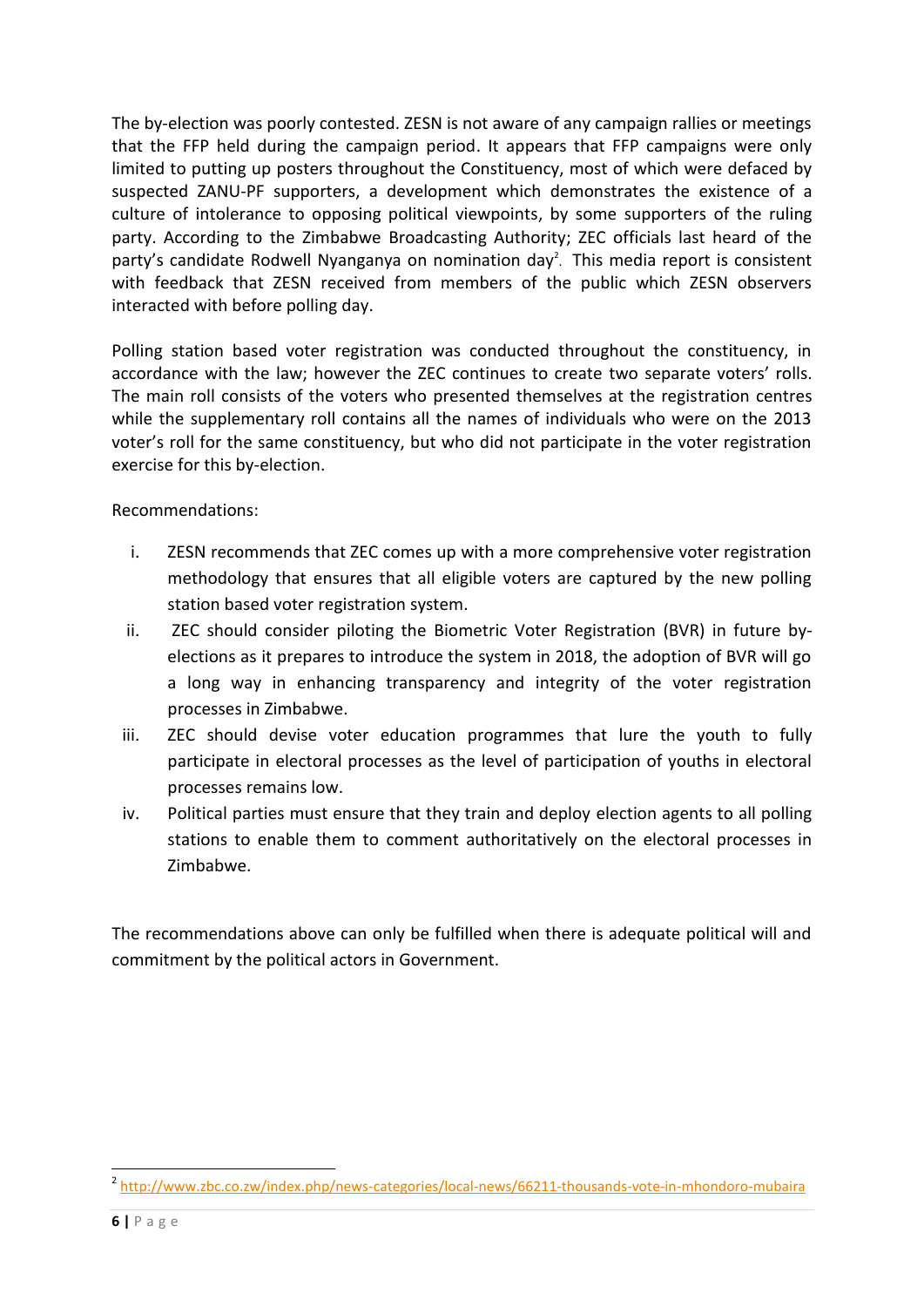# <span id="page-6-1"></span><span id="page-6-0"></span>**2. INTRODUCTION**

## **2.1. The By-election**

The Mhondoro-Mubaira national assembly seat was declared vacant by the Speaker of Parliament, after ZANU-PF invoked section 129 of the Constitution which provides for the tenure of the seat of Parliament. Specifically section 129(1) (k) provides that the seat of a MP becomes vacant "if the Member has ceased to belong to the political party of which he or she was a member when elected to Parliament and the political party concerned, by written notice to the Speaker of Parliament, or the President of the Senate, as the case may be, has ceased to belong to it." Thus the Mhondoro-Mubaira parliamentary seat fell vacant following the expulsion from ZANU PF and subsequent recall from parliament of Mr Sylvester Nguni.

## <span id="page-6-2"></span>**2.2. The Observer Group**

Zimbabwe Election Support Network was formed in 2000 and is a coalition of 31 nongovernmental organisations. The major focus of the Network is to promote democratic processes in general and free and fair elections in particular. ZESN is the secretariat of the Southern Africa Development Community Election Support Network (SADC-ESN) and is a member of The Global Network of Domestic Election Monitors (GNDEM).

Following the invitation of the Zimbabwe Electoral Commission (ZEC), ZESN deployed observers to the 5 March 2016 National Assembly by-election. ZESN relied on reports from its volunteers who observed the pre-electoral period and 15 observers who observed the Election Day processes.

ZESN is independent in its findings and conclusions. ZESN election observation methodology is guided by the Constitution of Zimbabwe and Electoral Laws of the Country. ZESN's assessment of the election is also informed by a number of regional and international conventions and declarations which Zimbabwe is signatory to such as the SADC Principles and Guidelines Governing Democratic Elections, the African Charter on Human and Peoples' Rights (ACHPR), the International Covenant on Civil and Political Rights (ICCPR) and the Universal Declaration of Human Rights (UDHR).

ZESN is also guided by the GNDEM's Declaration of Global Principles for Nonpartisan Election Observation and Monitoring by Citizen Organizations, Code of Conduct for Nonpartisan Citizen Election Observers.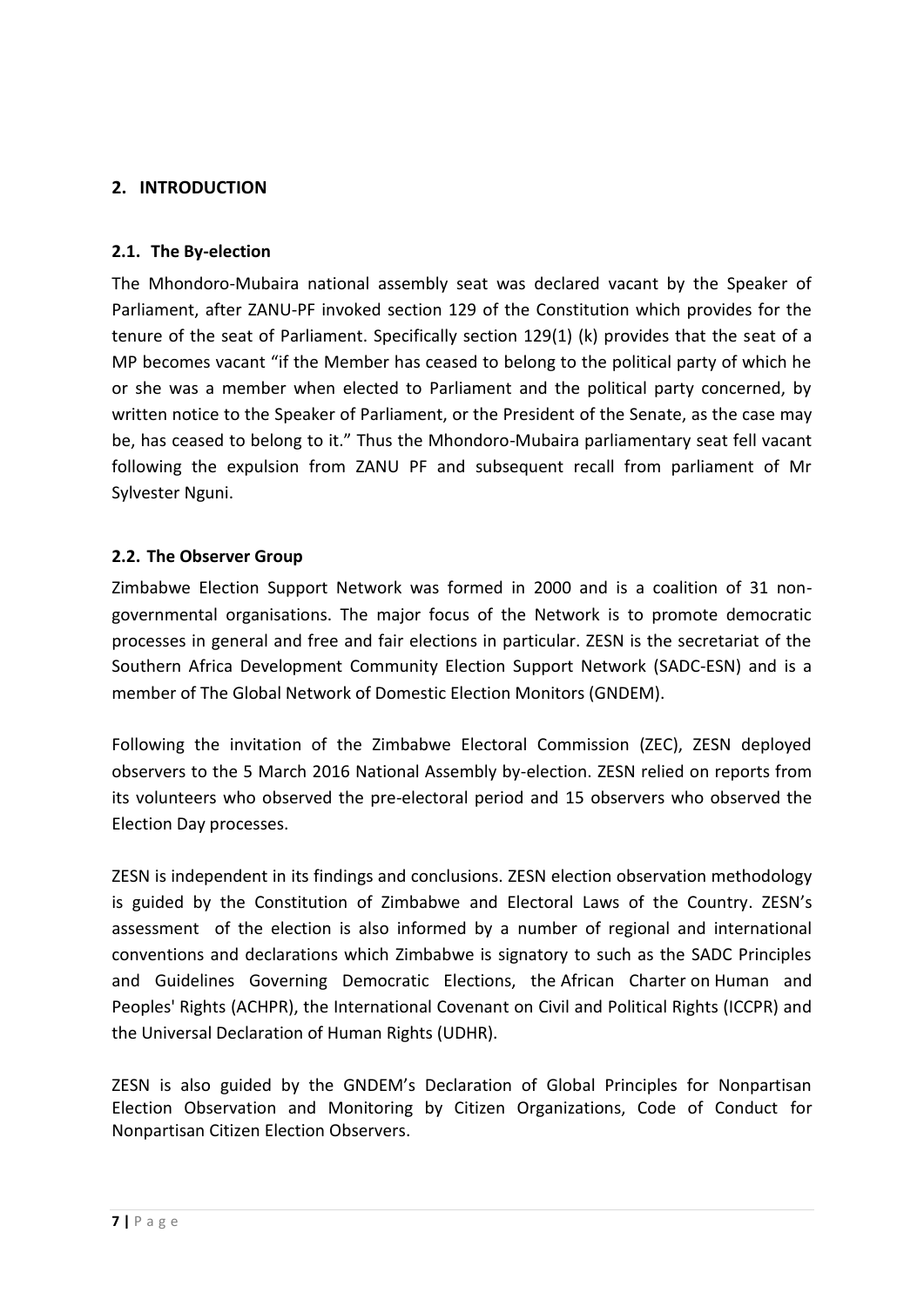## <span id="page-7-1"></span><span id="page-7-0"></span>**3. LEGAL FRAMEWORK**

## **3.1. Legal framework for the by-election**

The Constitution, Electoral Act, Statutory Instruments and Regulations form part of the Legal framework governing the conduct of by-elections. The Legal framework requires that set polling dates comply with both section 158(3) and 159 of the Constitution, and section 39 of the Electoral Act, both of which require voting in a by-election to be completed within 90 days of the vacancy occurring. The Mhondoro-Mubaira by-election was held within the prescribed 90-day deadline.

## <span id="page-7-3"></span><span id="page-7-2"></span>**4. ELECTION ADMINISTRATION**

#### **4.1. Administration of the Elections:**

Section 239 of the Constitution gives the Zimbabwe Electoral Commission, the mandate to conduct and supervise elections and election related activities. However the capacity to deliver this mandate is negatively affected by the inability of Government to avail adequate resources timeously. Despite the perennial funding challenges that ZEC faces the Commission continues to make commendable efforts to enfranchise voters. ZEC largely completed administrative and logistical preparations on time for the by-election; in particular distribution of election materials to polling stations was on schedule.

## <span id="page-7-4"></span>**4.2. Voter Education**

In every election, voter and civic education are necessary to ensure that all constituents men and women alike—understand their rights, political systems, contesting parties messages, and how and where to vote. For an election to be successful and democratic, voters must understand their rights and responsibilities, and must be sufficiently knowledgeable and well informed to cast ballots that are legally valid and to participate meaningfully in the voting process. $3<sup>3</sup>$ 

ZESN was accredited by ZEC to conduct voter education for the by-election. ZESN's contribution included printing and distribution of voter education materials (over 1800 pamphlets and 500 posters) and well as offering 3 voter educators to complement ZEC's own team which comprised of over 40 voter educators. ZESN notes that voter education is a resource intense exercise that ZEC has been unable to effectively deliver, and on a continuous basis, largely due to funding constraints. Conducting voter education close to the dates of an election is not ideal because voter educators from ZEC and accredited CSO are forced to compete with political parties for attention of the voter.

 $\overline{a}$ 

<sup>&</sup>lt;sup>3</sup> Civic and Voter education[: http://www.un.org/womenwatch/osagi/wps/publication/Chapter5.htm](http://www.un.org/womenwatch/osagi/wps/publication/Chapter5.htm)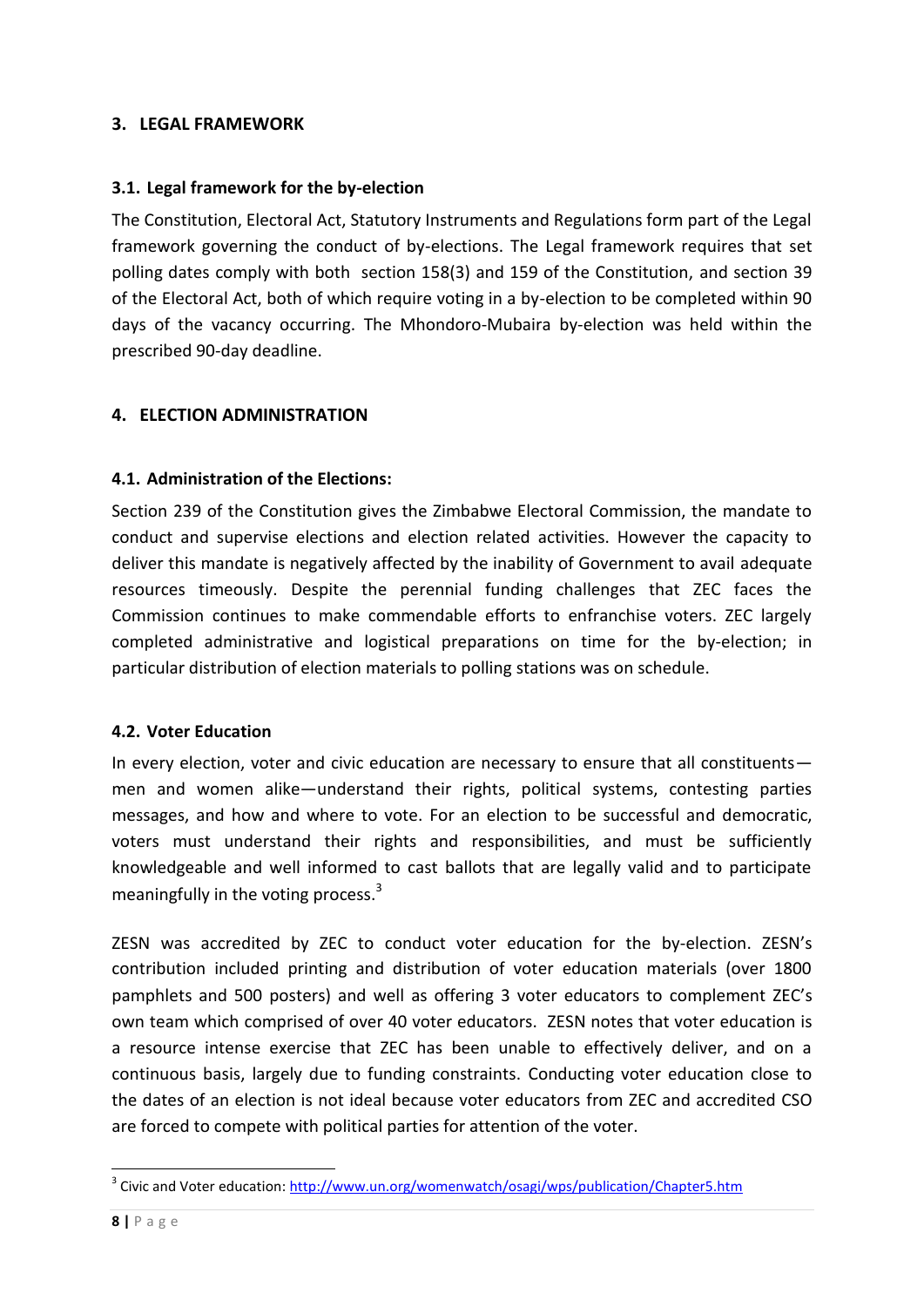ZESN's observations are that there is need to for additional resources for the Commission to enable the deployments of an optimum team of ZEC voter educators. Through its interactions with ZEC officials who conducted voter education for the Mhondoro-Mubaira by-election, ZESN established that ZEC was only able to deploy four voter educators per ward. The ideal according to the officers would have been to deploy two voter educators per each polling area.

Both ZEC and Civil Society Organisations (CSOs) operating in Zimbabwe continue to implement programing under considerable financial constraints, hence the need for close collaboration between the ZEC and CSOs that seek to support the formulation of innovative voter education programs that can better leverage on the limited funding.

Voter education content and messaging should be broadened and not just focus on the mechanics of voting but should be about enhancing knowledge, changing values, attitudes, behaviours and demystifying and allaying fears associated with elections and voting. The curriculum used for voter education should also be responsive to emerging needs and knowledge gaps such as the legal provisions for assisted voters, and the role of traditional leaders. The information should be packaged in a way that appeals to the different categories of voters, including

## <span id="page-8-0"></span>**4.3. Voter Registration and inspection of the voters' roll**

Effective voter registration is an important means of ensuring that the right to vote is protected. Voter registration is one means of promoting inclusive voting processes, while at the same time safeguarding against ineligible people. Section 155 (2) (a) provides for the government to take all measures and ensure that all eligible citizens, that is to say the citizens qualified under the Fourth Schedule, are registered as voters.

The Zimbabwe Electoral Commission (ZEC) conducted voter registration and inspection of the voter's roll in accordance with the law. At the end of the exercise 20407 had registered. As has become the norm ZEC created a supplementary voters' roll to accommodate that category of voters whose names were contained in the 2013 voters roll but were unable to register during the 2016 exercise. The supplementary voters' roll contained 16225. ZESN continues to urge the ZEC to ensure that only one accurate and complete voters' roll is compiled and used in by-election and general elections.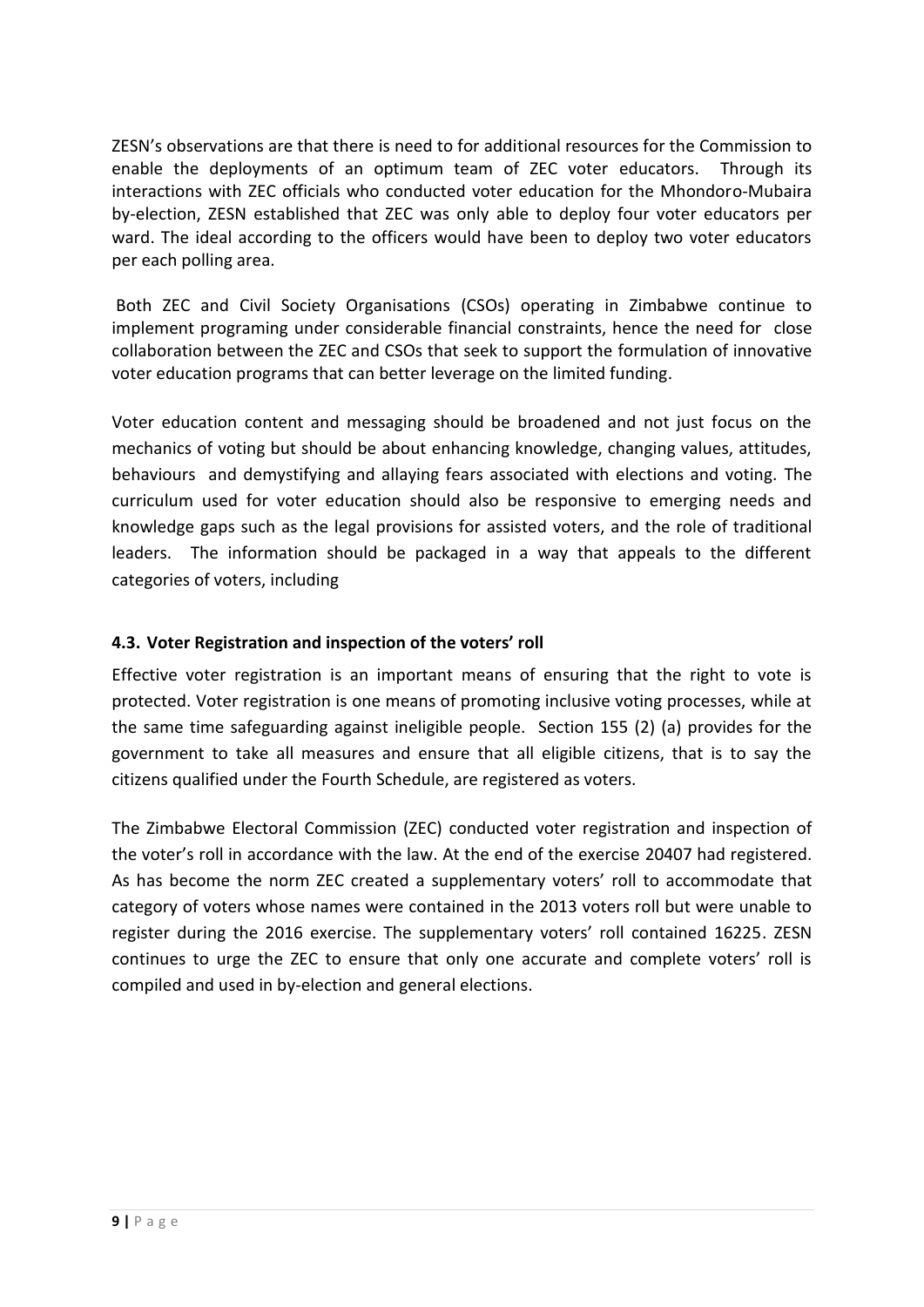

**Figure 1: Comparison of Mhondoro-Mubaira Registered Voters** 

A cursory glance of the two rolls that were used by ZEC during the by-election reveals that a close to half of those who were eligible to cast their vote in the by-election were drawn from the supplementary voters' roll. This demonstrates the need enhanced voter education to motivate those citizens that are eligible to register to present themselves at their respective registration centres whenever registration is being undertaken. ZESN realises though, that the effectiveness of voter education efforts by both ZEC and CSOs accredited to deliver the same will only increase when the political environment allows for genuine and credible political contestation.

## <span id="page-9-0"></span>**5. ELECTION CAMPAIGNS**

The Fourth schedule of the Electoral Act contains a code of conduct for political parties that when respected, helps create an enabling environment for the conduct of free and fair elections and a climate of tolerance in which electioneering activities takes place without fear or coercion, intimidation or reprisals.

The fourth schedule of the electoral act also requires all political parties and candidates to publicly state that everyone has the right—

- (i) to freely express their political beliefs and opinions;
- (ii) to freely challenge and debate the political beliefs and opinions of others;
- (iii) to freely canvass freely for membership and support from voters;
- (iv) to freely attend public meetings convened.

Although the pre-electoral period was largely calm and peaceful, ZESN observers noted that a significant number of FFP posters were defaced. This phenomenon was witnessed throughout the Constituency. ZANU-PF posters were the only ones that remained. This phenomenon demonstrates the absence of tolerance of opposing political viewpoints by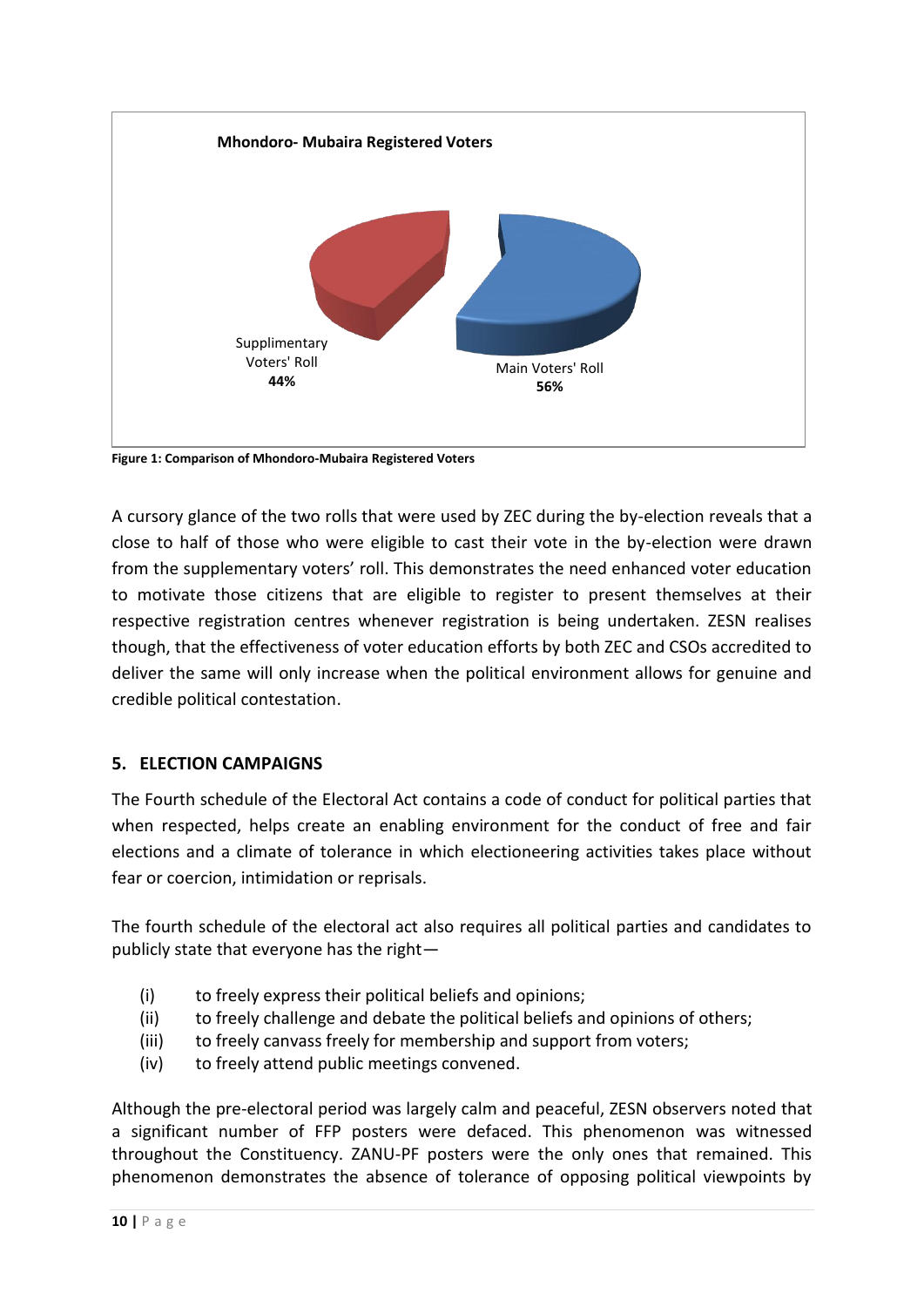suspected supporters of the ruling party, even in a by-election devoid of genuine and credible contestation such as the Mhondoro-Mubaira By-election.

## <span id="page-10-0"></span>**6. MEDIA AND ELECTIONS**

Media freedom is fundamental in promoting the political and civil and political rights and liberties enshrined in the Constitution of Zimbabwe. The media plays a complex role in electoral process, providing information to voters and a platform to political parties and candidates while serving a watchdog function. There was very little coverage of this byelection by mainstream media; however the limited coverage was unbalanced and skewed in favour of ZANU-PF. The media coverage was also limited to mostly, the results of the ZANU-PF primary elections and the result of the by-elections.

## <span id="page-10-2"></span><span id="page-10-1"></span>**7. GENDER EQUALITY AND HUMAN RIGHTS**

## **7.1. Gender Equality and Special Needs Groups**

Active participation of women, youth, civil society organisations and marginalised groups in the electoral process constitutes a critical element for the deepening of democracy and human rights in Zimbabwe. ZESN observed that a significant number of women participated in electoral process as voters, election agents, polling officers and citizen observers. While ZEC consistently gathers statistics on sex and age of voters at all the polling stations, this information however is not being shared with other electoral stakeholders. ZESN urges the ZEC to avail statistics that would help stakeholders deepen their understanding of women and men's participation in electoral processes.

## <span id="page-10-3"></span>**8. ELECTION DAY OBSERVATIONS**

#### **Opening and voting Procedures**

At all polling stations where ZESN observed opening, observers reported that opening procedures were followed and conducted on time with adequate polling personnel and voting materials. According to reports by our observers they were an average of six polling officials at each polling station. ZESN observers reported that important voting procedures such as checking of names in the voters' roll, marking of fingers with indelible ink and ensuring that voters cast their ballots in secret were followed. Official Secrecy Act

#### **Political Parties' Agents**

In most polling stations where ZESN observers were deployed we observed that only ZANU PF had agents inside the polling station. Political parties contesting the by-election were allowed to have one agent inside the polling station and to have an additional agent stationed within the vicinity of the polling station. The failure by Freedom Front party to field election agents, at polling stations, ward collating centres and even at the constituency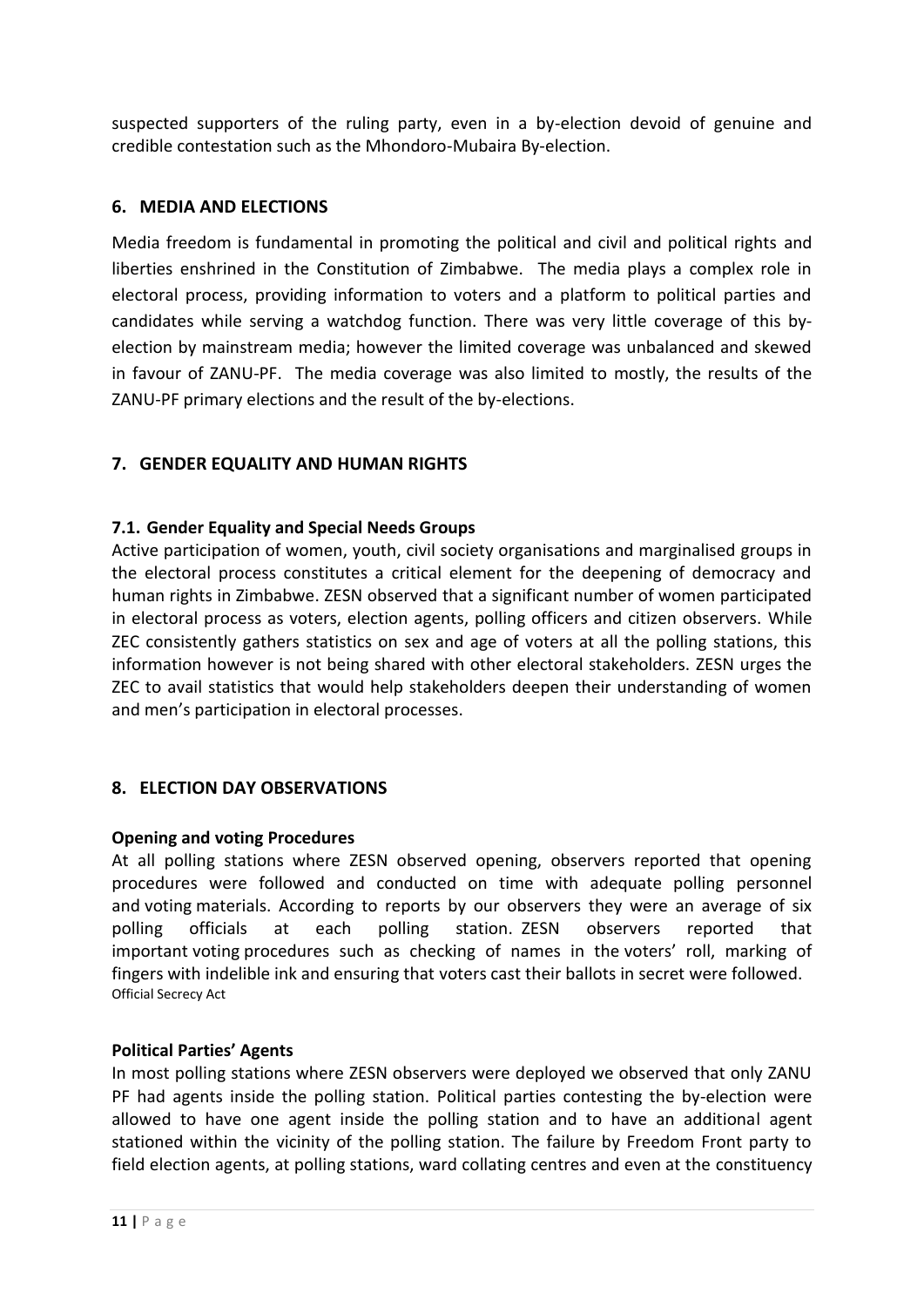collating centre, is regrettable given the importance of having party representatives in polling stations to assess whether the by-election was held in conformity to local, regional and international standards and best practice.

#### **Police presence**

ZESN observers noted a heavy presence of police officers inside and outside of polling stations especially at the ward collation centres with an average of six police officers per polling station. While ZESN appreciates the need for to secure electoral processes, the Network is of the view that the number of Police Officers providing security at polling stations needs to be commensurate with the existing level of threat to the process to ensure optimum use of resources.

#### **Counting**

Counting procedures were done in line with the provisions of the law with political party agents confirming by signing the V11 forms at the end of the counting process in line with the requirements of the law. The election results were posted outside all polling stations where ZESN observed.

#### **Turnout**

ZESN observer reports show that the turnout was generally low especially for the youth in Mhondoro-Mubaira. Only 42% of eligible voters turned up to cast their vote on Election Day. This trend of low participation in electoral processes is consistent with trends observed during previous by-elections held in 2014 and 2015. It would appear from the comments received from member of public that voters are more concerned with investing their time in activities that have an immediate impact on their livelihoods than participating in elections.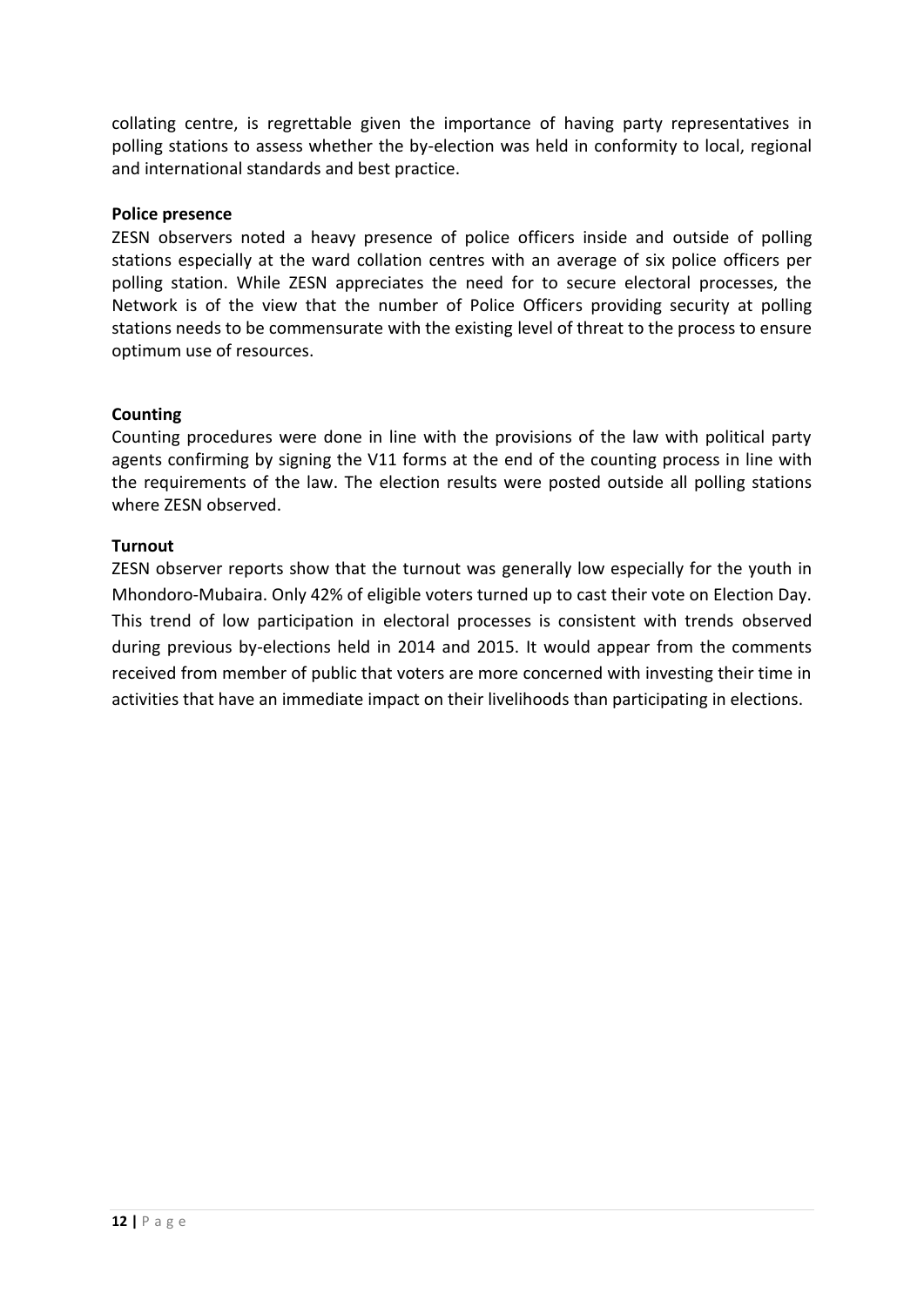#### <span id="page-12-0"></span>**9. BY-ELECTION RESULTS**

|               |                              | <b>MHONDORO-MUBAIRA NATIONAL ASSEMBLY CONSTITUENCY 05 MARCH 2016 BY-</b> | <b>ELECTION SUMMARY RESULTS</b>                |                                                 |                                                   |                                      |                                              |
|---------------|------------------------------|--------------------------------------------------------------------------|------------------------------------------------|-------------------------------------------------|---------------------------------------------------|--------------------------------------|----------------------------------------------|
|               | <b>WARD</b><br><b>NUMBER</b> | Gangarahwe<br>George<br>(ZANU PF)                                        | <b>Nyanganya</b><br><b>Rodwell</b><br>(Freedom | <b>Total</b><br><b>Votes</b><br><b>Rejected</b> | <b>Ballot Papers</b><br><b>Unaccounted</b><br>for | <b>Total</b><br><b>Votes</b><br>Cast | <b>Total</b><br><b>Valid</b><br><b>Votes</b> |
|               | <b>WARD 1</b>                | 1,596                                                                    | Front)<br>183                                  | 69                                              | 0                                                 | 1,848                                | Cast<br>1,779                                |
|               | <b>WARD4</b>                 | 1,914                                                                    | 298                                            | 87                                              | 0                                                 | 2,299                                | 2,212                                        |
|               | <b>WARD 5</b>                | 887                                                                      | 85                                             | 24                                              | 0                                                 | 996                                  | 972                                          |
|               | <b>WARD 6</b>                | 327                                                                      | 30                                             | 12                                              | 0                                                 | 369                                  | 357                                          |
|               | <b>WARD 7</b>                | 1,181                                                                    | 43                                             | 40                                              | 0                                                 | 1,264                                | 1,224                                        |
|               | <b>WARD 8</b>                | 2,570                                                                    | 89                                             | 73                                              | 0                                                 | 2,732                                | 2,659                                        |
|               | <b>WARD 9</b>                | 1,588                                                                    | 82                                             | 39                                              | 0                                                 | 1,709                                | 1,670                                        |
|               | <b>WARD 10</b>               | 2,300                                                                    | 161                                            | 79                                              | 0                                                 | 2,540                                | 2,461                                        |
|               | <b>WARD 27</b>               | 1,044                                                                    | 62                                             | 33                                              | 0                                                 | 1,139                                | 1,106                                        |
| <b>Totals</b> |                              | 13,934                                                                   | 1,056                                          | 468                                             | 0                                                 | 15,458                               | 14,990                                       |

Below is a matrix and graph illustrating the by-election results:

Source: http://www.zec.gov.zw/election-notice-board/election-results/2016-03-08-07-56-24



**Figure 2: Mhondoro-Mubaira By-election Results**